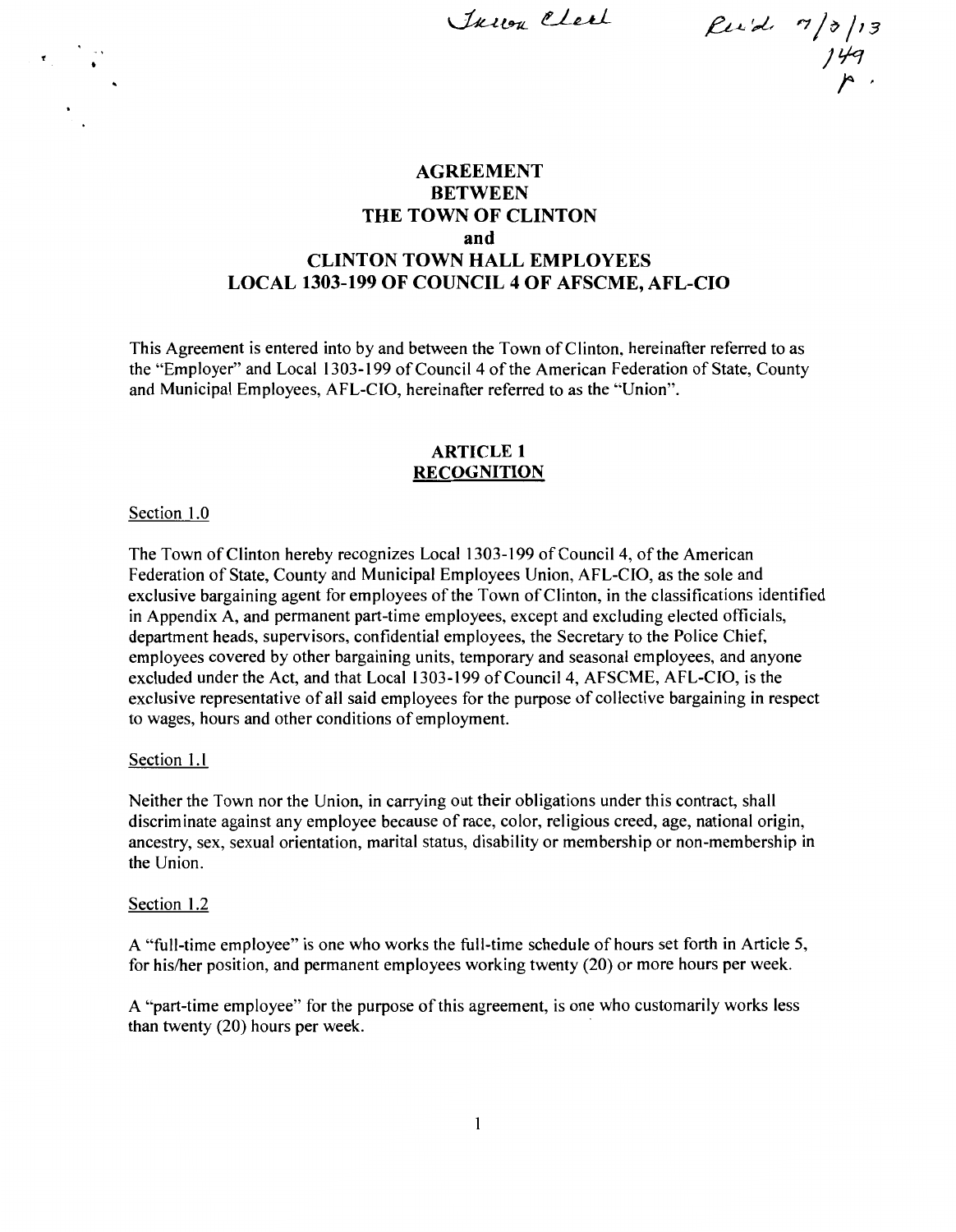## **ARTICLE2 UNION SECURITY AND PAYROLL DEDUCTION**

## Section 2.0

 $\mathcal{F} = \mathcal{F}$ 

All present employees and all employees hired or transferred into the bargaining unit shall be required, as a condition of continued employment, to join the Union and pay Union dues or to pay a service fee to the Union as set by the Union in accordance with applicable law, within thirty (30) calendar days from the date of hire or transfer.

## Section 2.1

Newly hired employees shall be requested to sign a payroll deduction card after thirty (30) days of employment.

#### Section 2.2

The amount will be certified by a responsible Union officer in writing and may be raised or lowered by the Union upon notification by said officer to the Employer.

#### Section 2.3

Deductions as provided in Section 2.0 shall be remitted to the Council 4 office of the Union no later than fifteen (15) days after such deduction have been made.

a) If for any reason an employee has no pay available from which the dues may be deducted, the deduction will take place beginning the payroll period in which he does have pay available and continuing biweekly until back deductions are made up, at which time he will return to the monthly basis.

b) The Union agrees to hold the Town harmless against any and all claims that may arise as a result of complying with the provisions of the above Article.

## **ARTICLE3 SENIORITY**

#### Section 3.0

Seniority is defined to mean the accumulated length of continuous service with the Town, computed from the last date of hire.

An employee's length of service shall not be terminated or reduced, but shall continue to accumulate during authorized leaves of absence.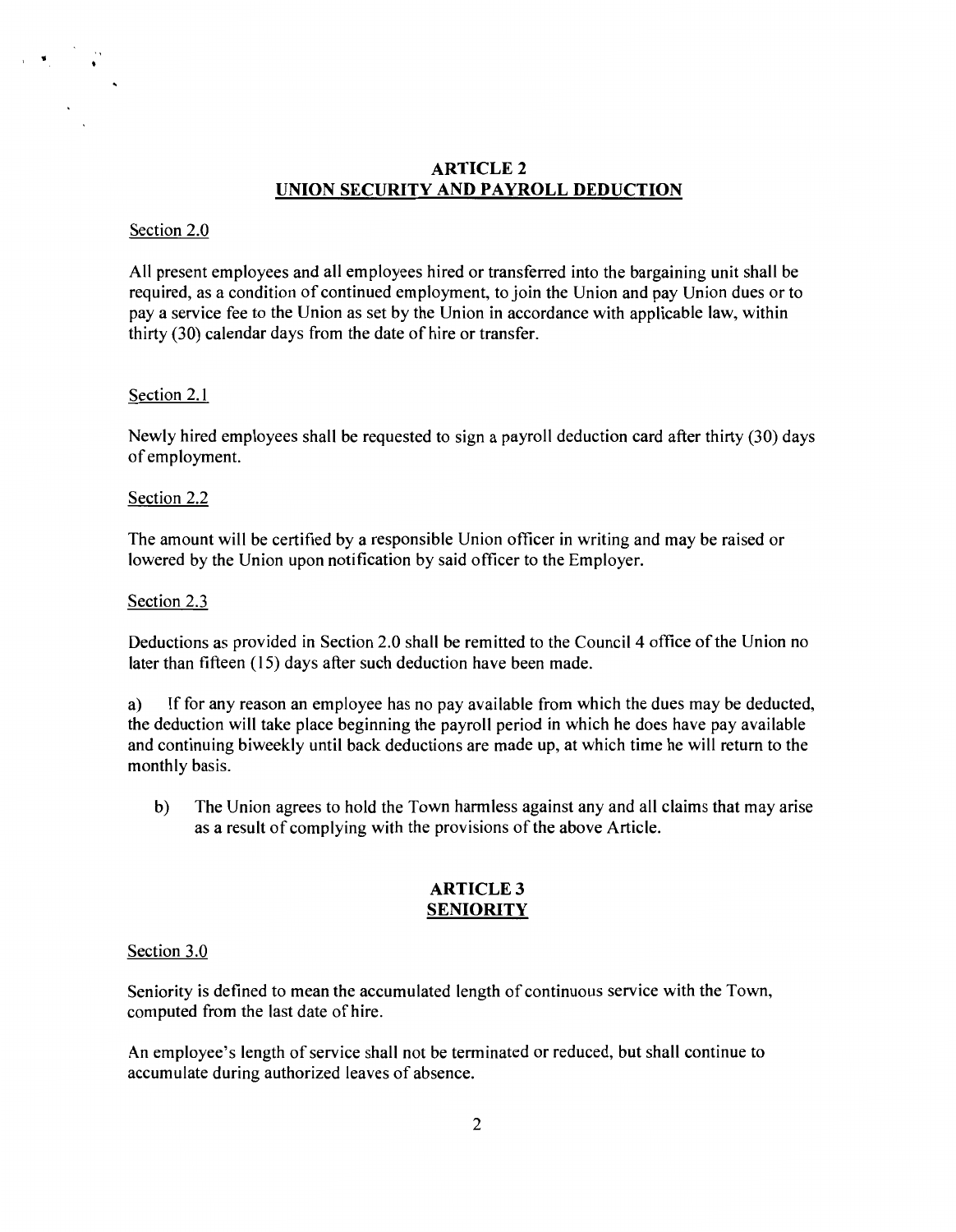## Section 3.1

New employees shall remain probationary until after completion of six (6) months service from the date of last hiring. Upon completion of said period, such employees shall enjoy seniority status from the date of last hiring. Probationary employees shall have no seniority rights during this period and their employment may be terminated at any time during the probationary period at the sole discretion of the Town.

### Section 3.2

In the event a layoff becomes necessary, the last senior employee in each job classification shall be laid off first.

An employee being laid off may bump the least senior employee in an equal or lower classification, provided the employee has the ability to perform such work. The bumping employee shall be afforded an orientation period of sixty (60) calendar days to become qualified for the position. An employee who is bumped under this provision shall have the same rights and bumping procedure available to him/her.

Part-time employees cannot bump into full-time positions. Bumping and recall rights do not apply to probationary employees.

#### Section 3.3

Recall rights shall terminate eighteen (18) months from the date of layoff for each employee.

#### Section 3.4

Laid off employees shall be recalled to their former positions in the reverse order of layoff. The Town shall rely on the last address furnished by the employee. Notice of recall shall be by certified mail. Failure to return to work within ten (10) working days following notice by certified mail shall result in loss of seniority.

#### Section 3.5

Bargaining unit lay-off shall take effect in the following order within classification:

a) Temporary / Seasonal employees.

- b) Part-time employees. (Those employees working less than twenty (20) hours per week).
- c) Probationary employees.
- d) Permanent full-time employees.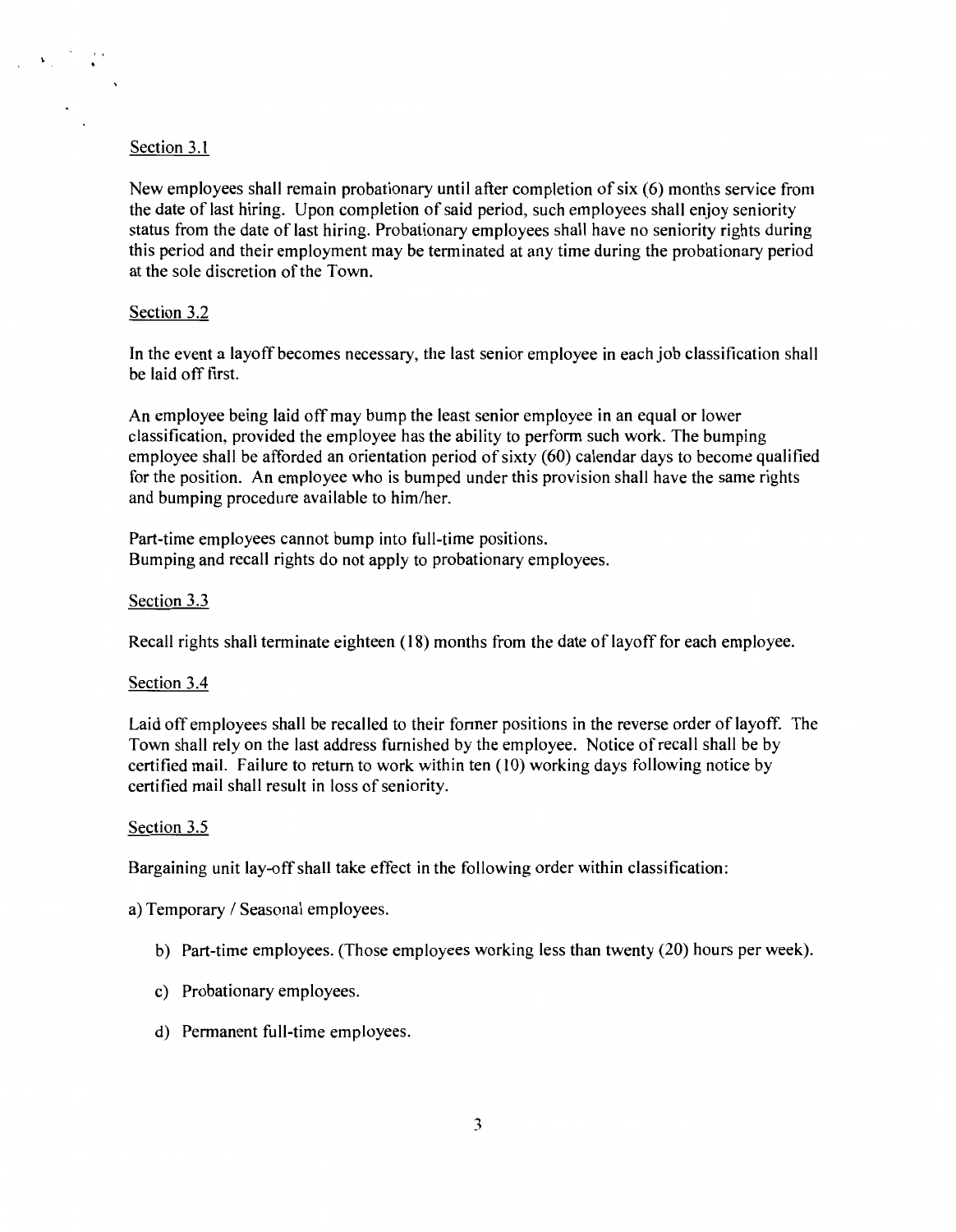## ARTICLE 4 PROMOTIONS AND VACANCIES

#### Section 4.0

When the Town decides to fill a vacancy or a newly created position within the bargaining unit, it will announce said position by posting on departmental bulletin boards, for a period not less than ten  $(10)$  working days, the job title, the rate of pay and description of the job to be filled, and a copy given to the Union President. No position within the bargaining unit will be permanently filled until the posting procedure has been followed.

#### Section 4.1

An employee may apply for a posted opening in writing within the period prescribed in 4.0 above. The Town will determine qualifications of employees who apply, in writing, during the posting period, on the basis of their education, training, performance and ability to do the job. Where qualifications are equal, seniority shall govern. Laid off employees who are qualified and meet the necessary job requirements shall be offered the position prior to employees who are not on layoff.

## ARTICLE 5 HOURS OF WORK AND OVERTIME

Section 5.0

Premium rates shall be as follows:

Time and one-half  $(1-1/2X)$  shall be paid for all time worked beyond forty (40) hours in any one week. Pursuant to the provisions of Public Act 91-81, the Town may, at the employee's option, provide over-time compensation in the form of compensatory time off; provided, however, that in any such instance the compensatory time shall be one hour for each hour of time worked in excess of the employee's regular hours up to forty (40) hours and one and one half ( $1\frac{1}{2}$ ) hours for each hour of overtime beyond forty (40) hours so worked.

All extra hours, overtime hours and compensatory time requested must be pre-approved by the immediate supervisor  $(1<sup>st</sup> choice)$  or First Selectman if supervisor is not available.

#### Section 5.1

Per attached hour of work chart.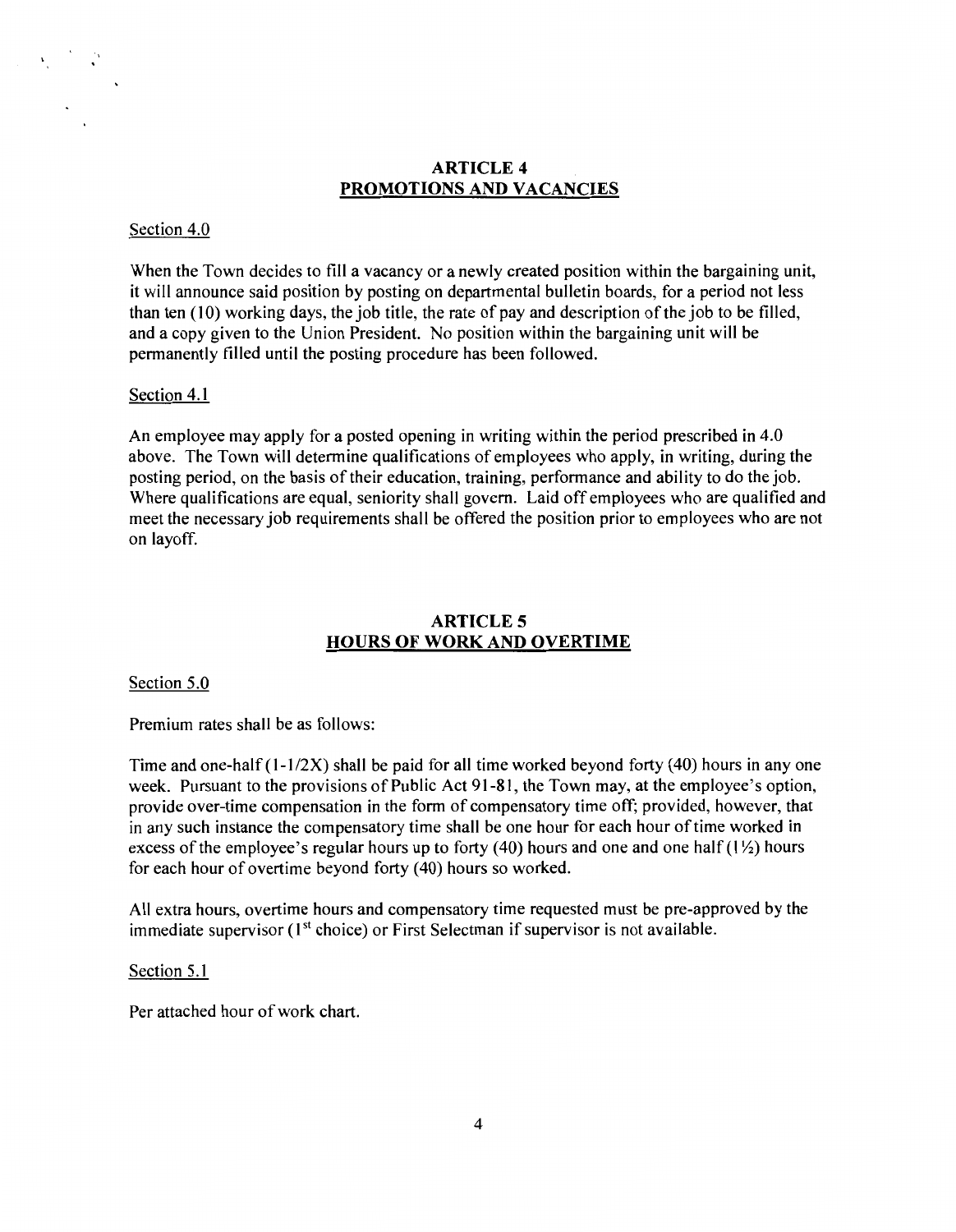Section 5.2

Time and one-half  $(11/2 X)$  shall be paid for all work performed on Saturdays or Sundays by full-time employees except for Custodians, whose regular work week includes Saturdays and Sundays.

#### Section 5.3

Multiple part-time employees will not be used to permanently fill existing full-time positions.

## **ARTICLE 6 CALL-IN PAY**

Section 6.0

Any employee called in to work before or after his/her regular work day or on a non-scheduled day shall receive a minimum of three (3) hours pay at the applicable rate, provided that the time worked is not contiguous to his/her regularly scheduled hours.

## **ARTICLE 7 HOLIDAYS**

#### Section 7.0

All employees covered under this Agreement shall receive the following paid holidays:

New Years Day Martin Luther King Day Presidents Day Good Friday Veterans Day

Memorial Day Independence Day Labor Day Columbus Day

Thanksgiving Day Day after Thanksgiving Day before Christmas Christmas Day

Section 7.1

If a holiday falls during any employee's vacation, he shall be given an additional day off, mutually agreeable between employee and employer.

#### Section 7.2

In order to receive holiday pay, an employee must work the regular work day prior and the regular work day following the holiday. Authorized leave shall be considered time worked.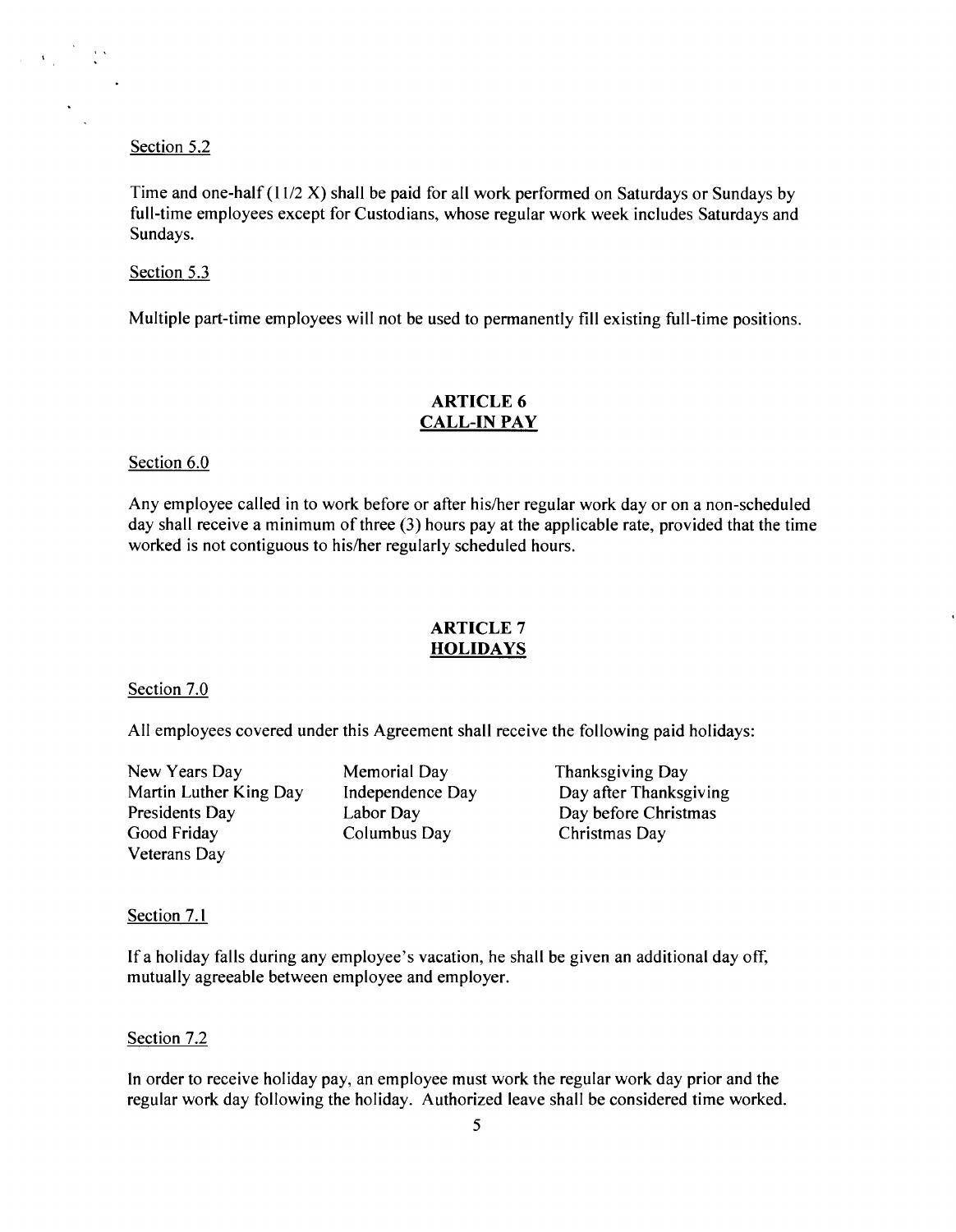#### Section 7.3

Employees shall receive time and one-half  $(11/2 X)$  when working any of the holidays specified in Section 7.0 in addition to straight time for the holiday.

## **ARTICLE 8 WAGES**

#### Section 8.0

The wage rates effective during the term of this Agreement are set forth in Appendix A. The rates reflect the following general wage increases:

Effective and retroactive to July I, 20I3, a 1.75% general wage increase shall be added to the salary schedule in effect on June 30, 20I3.

Effective July I, 20I4, a 2.25% general wage increase shall be added to the salary schedule in effect on June 30, 20I4.

Effective July I, 20I5, a 3.0% general wage increase shall be added to the salary schedule in effect as of June 30, 20I5.

Effective and retroactive to July I, 20I6, a 2.25% general wage increase shall be added to the salary schedule effective as of June 30, 20I6.

Effective and retroactive to July I, 20I7, a 1.75% general wage increase shall be added to the salary schedule in effect on June 30, 20I7.

## Section 8.I

All employees shall be paid bi-weekly by check. The Town shall continue to provide the option of direct deposit.

#### Section 8.2

The Salary Schedule, including hiring rates for bargaining unit positions is as set forth in Appendix A.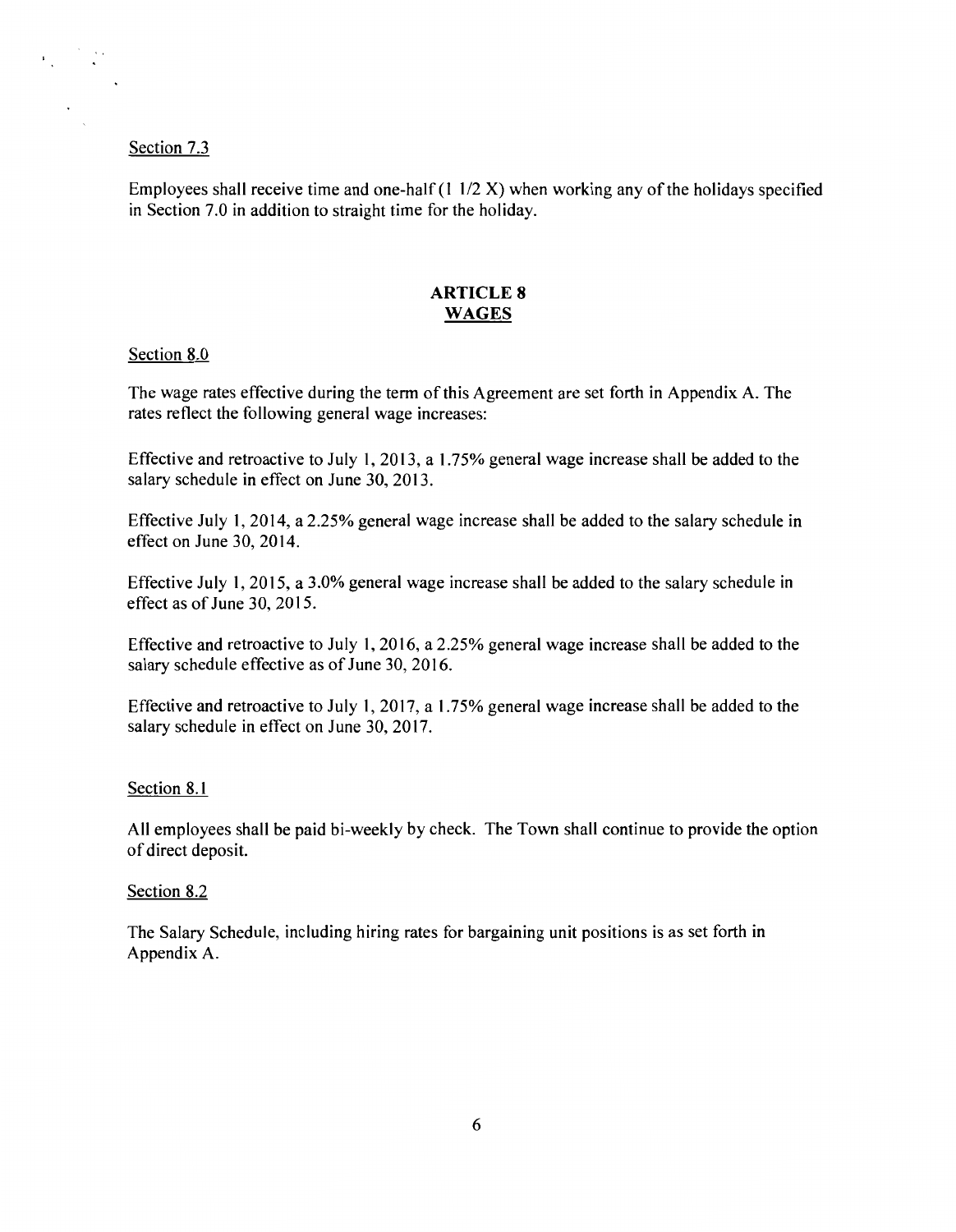#### Section 8.3

In lieu of the longevity payments previously provided in the collective bargaining agreement, the Town will increase the base pay of employees effective July I, 2013 as follows:

Employees who have completed twenty (20) years or more of service shall receive an increase of ninety-three (93) cents per hour.

For all other employees the "six year step" in each pay grade shall be increased forty-five ( 45) cents per hour.

The foregoing increase is a one-time increase to the base pay of the employee. The increase will be made prior to applying the agreed upon general wage increases.

The Town shall provide the Union with all current pay grades. Pay grades shall be reviewed by the union for accuracy prior to becoming the salary Schedule portion of Appendix A.

## ARTICLE 9 INSURANCE AND PENSION

Section 9.0

Full-time employees and their dependents shall be eligible for medical and dental benefits.

The Town shall provide the following options for medical and dental insurance coverage for eligible employees and their eligible dependents:

a. (I) Alternative Century Preferred Comp. as outlined in attached Matrix.

(2) The Town shall pay the following portion of the cost for an eligible employee and eligible dependents for enrollment in either health insurance coverage option and the Anthem Blue Cross/Blue Shield Full Dental Plan with dependent rider for eligible employees and their eligible dependents:

88 percent

b. (I) Century Preferred Plan, as outlined in attached Matrix.

(2) The Town shall pay the same portion ofthe cost of Century Preferred Plan for an eligible employee and eligible dependents for enrollment in this health insurance coverage option and the Anthem Blue Cross/Blue Shield Full Dental Plan with dependent rider for eligible employees and their eligible dependents: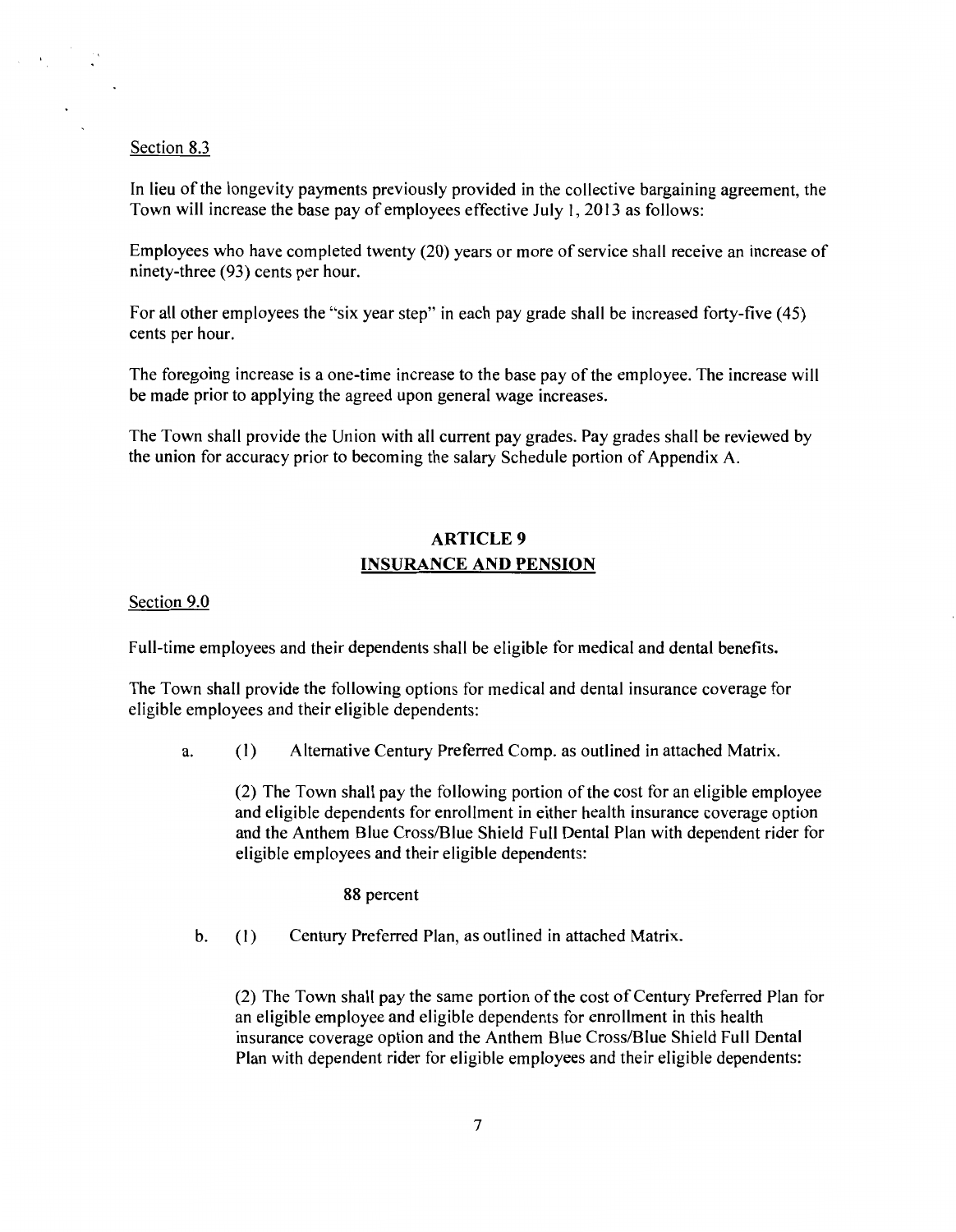The Town shall maintain a Section 125 Plan which will enable employees to make contributions toward medical and dental benefits on a pre-tax basis, to the extent permitted by law.

An employee will be eligible for such retirement benefits upon retirement after ten (10) years of continuous employment with the Town at age 55.

#### Section 9.1

Employees shall be covered under the provisions of the Connecticut Municipal Employees Retirement System. The vesting period under CMERS, shall not apply for purposes of other retirement benefits as provided elsewhere in this Agreement. An employee will be eligible for such retirement benefits upon retirement after ten (10) years of continuous employment with the Town at age 55.

#### Section 9.2

Upon retirement at age 55 with a minimum of 15 years of continuous service with the Town, the Town shall offer eligible employees the opportunity for the continuation of group medical and dental insurance. A retiree, who purchases group medical and dental insurance from another employer or through the retiree's spouse upon retirement, shall not be eligible for such continuation of group medical or dental insurance nor shall the retiree be eligible for reinstatement into such group insurance thereafter.

Eligible retirees will be provided with the opportunity to purchase for himself/herself and eligible spouse a the time of retirement the same medical and dental insurance benefits provided to active employees, as those benefits may change from time to time, until such time the retiree and/or eligible spouse at the time of retirement become eligible for Medicare or reach age 65, whichever is earlier. Such retiree shall be responsible for paying 100% of the cost of such benefits.

## Section 9.3

Comparable Plan- The Town will consider alternative insurance coverage upon provision by the Town of:

- 1) All features ofthe proposed plan for comparison to present coverage under the plans identified above.
- 2) A list of subscribing Southern Connecticut employers.
- 3) A list of participating Southern Connecticut providers.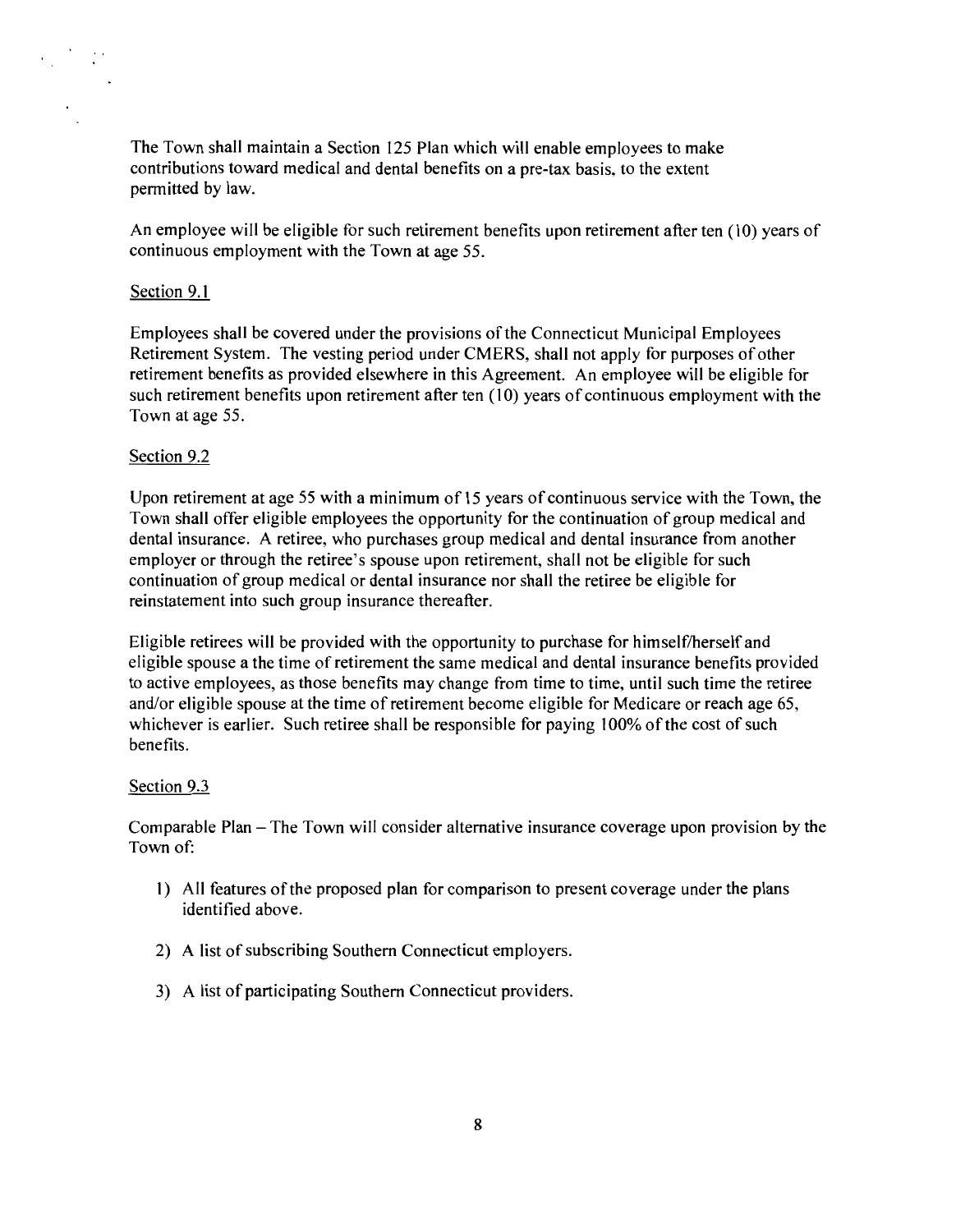#### Section 9.4

 $\label{eq:2.1} \mathcal{L}=\mathcal{L}_{\text{max}}=\mathcal{L}_{\text{max}}$ 

The Town shall provide, at no cost to the employee, a life insurance policy for each employee in the amount of \$I 0,000 during the first year of employment, \$75,000 thereafter; and \$I 0,000 upon retirement.

#### Section 9.5

Change of Insurance Carriers- the Town shall have the right to change carriers and/or to selfinsure in whole or in part in order to provide the insurance coverage set forth above, provided that coverage which result from changes in carriers and/or self-insurance are comparable as a whole to the coverage described, in terms of coverage and benefits.

The President of the Union shall be notified, in writing, at least sixty  $(60)$  in advance, of any intentions to change carriers and/or to self-insure and shall have a reasonable opportunity to review the proposed changes. Should the Union and the Town disagree that the changes proposed will provide coverage comparable as a whole to the coverage and benefits described above the disagreement shall be subject to expedited arbitration before an arbitrator selected through the American Arbitration Association. The cost for the service of an American Arbitration Association arbitrator shall be borne by the Town.

## ARTICLE IO **LEAVE**

#### Section 10.0

Sick leave credit shall be earned by each full-time permanent employee at the rate of one and one-quarter (1-1/4) working days for each full calendar month of service, accumulative to a maximum of one hundred fifty (150) days. Sick leave may be used for personal illness or injury, or necessary medical treatment.

For two occasions per year, based on the employee's date of hire, the necessary time off without loss of sick leave credits or pay shall be allowed employees for medical and dental appointments, provided said appointments do not exceed one half the employees regular scheduled work day.

A doctor's certificate may be required for any absence of five (5) or more consecutive working days.

#### Section 10.1

Leaves of absence without pay may be granted to employees for periods not to exceed one (I) year. Requests for said leaves shall be in writing to the Department Head with copy to the First Selectman, and subject to the approval of the First Selectman.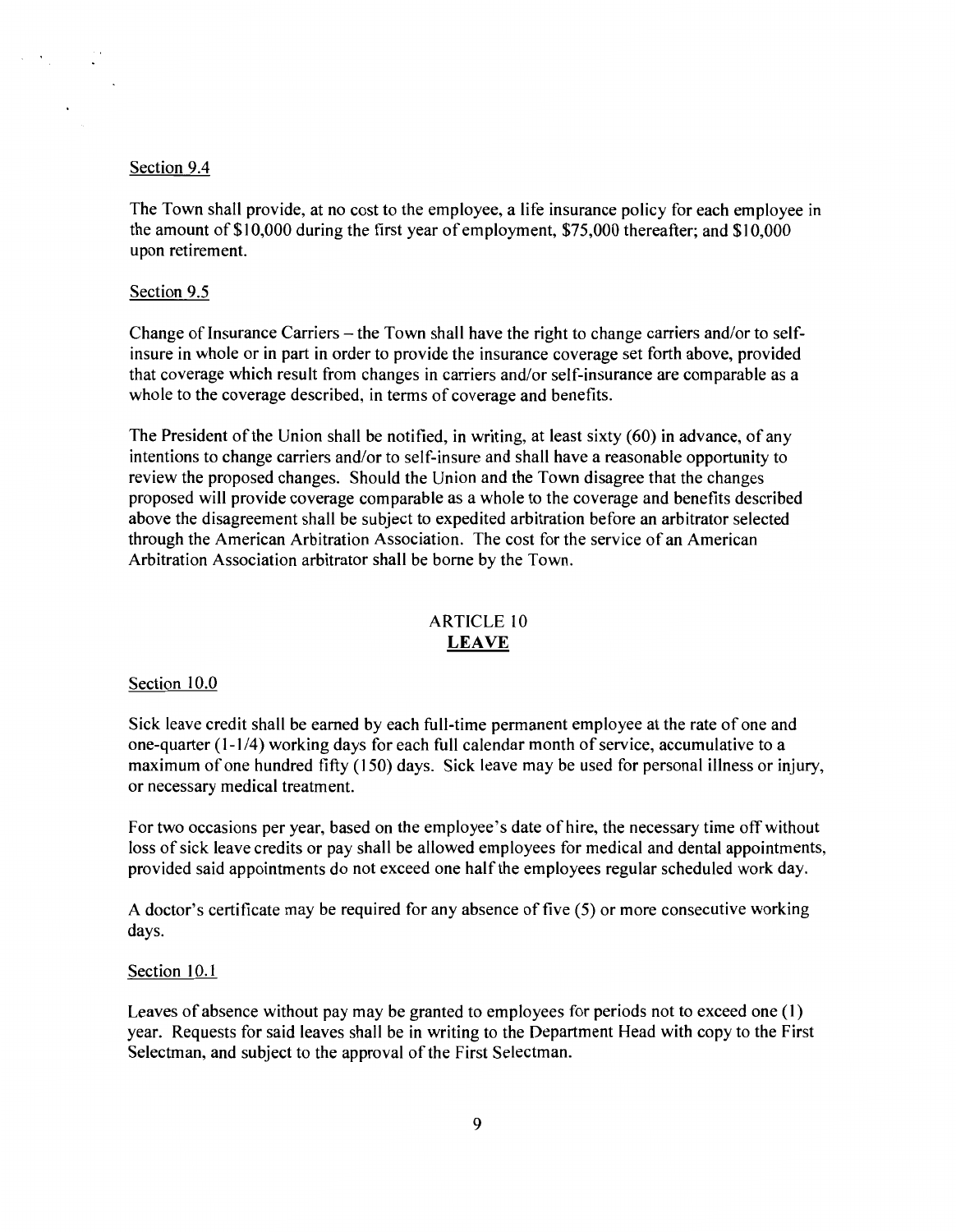No benefits shall accrue or be provided during any unpaid leave of absence beyond ninety (90) days.

#### Section 10.2

 $\sqrt{2} \, \sqrt{2} \, \sqrt{2} \, \sqrt{2}$ 

Employees who are required to be on Military Reserve Duty shall be entitled to the difference in pay between said Military Reserve Duty and the employee's regular pay. The Town shall provide medical and dental insurance coverage for eligible dependents of employees mobilized for Military Duty.

#### Section 10.3

An employee shall be paid the difference between regular salary and the jury fee while performing jury service, provided that:

- a) If the absence would create a hardship for the Town, the employee cooperates with the First Selectman in presenting a request to be excused from jury service or to have service postponed;
- b) Notice of call to jury service is promptly referred to the employee's supervisor; and
- c) The employee reports for work in his/her assignment when not required to be in attendance at the courthouse.

#### Section 10.4

Each full-time employee is entitled to four (4) personal days each year.

Personal days may not be carried over into the following fiscal year.

Unless authorized by their supervisor, personal days may not be taken immediately prior or immediately subsequent to a vacation or holiday weekend.

#### Section 10.5

Three (3) days' of special leave with pay shall be granted for a death in the immediate family. Immediate family is defined as any of the following relatives of the employee or spouse: parents, children, spouses, brothers, sisters, mother-in-law, father-in-law, grandparents, brotherin-law, sister-in-law, grandchild or any other relative domiciled in the employee's household or any relative not listed above subject to the approval of the First Selectman.

#### Section 10.6

Each full-time employee shall receive payments for one-half (1/2) of his/her total accumulated sick days upon retirement, up to seventy-five (75) days maximum.

Section 10.7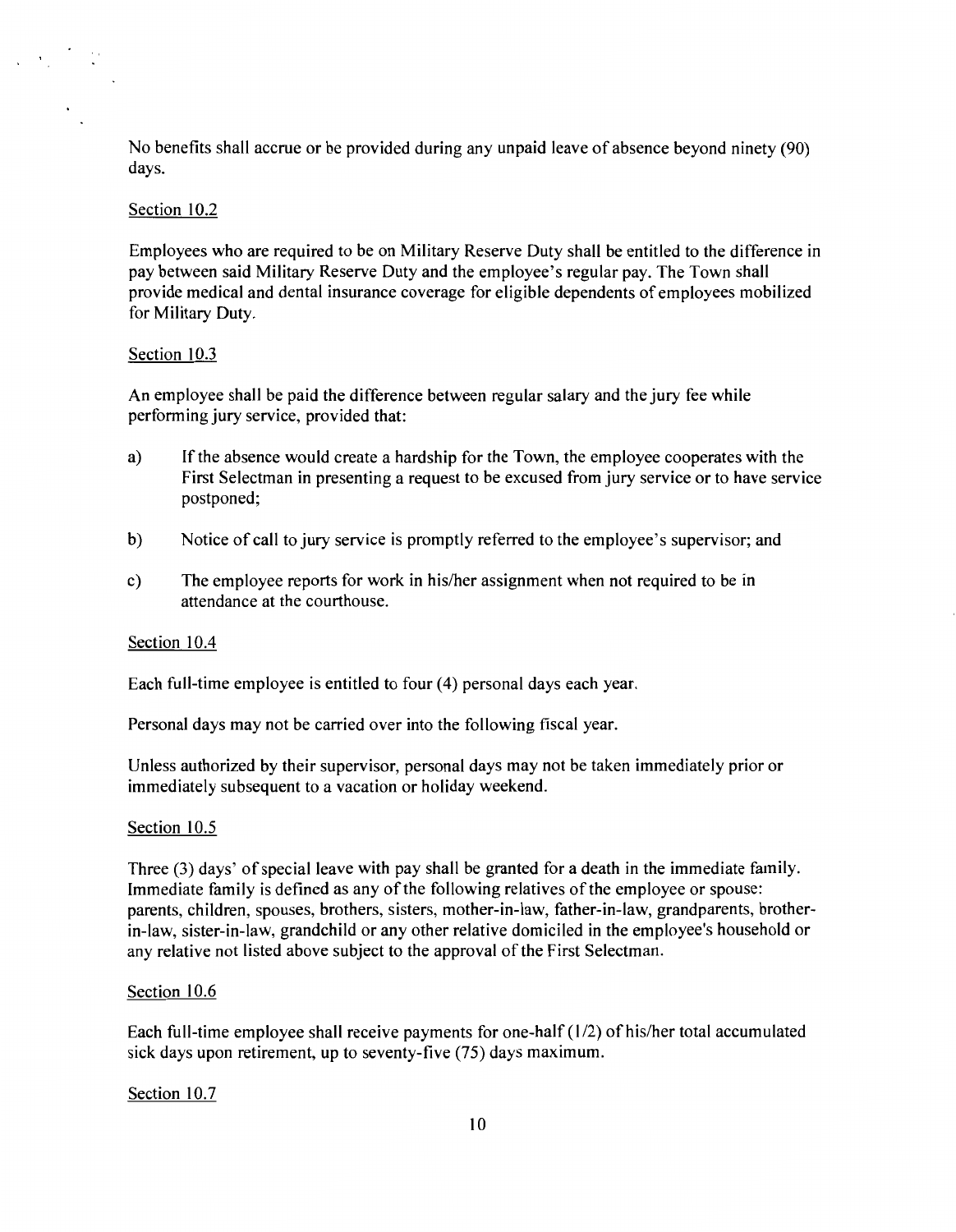In the event of a full-time employee's death his/her estate shall receive payments for one half (1/2) or his/her total accumulated sick days, up to seventy-five (75) days maximum.

#### Section 10.8

Employees who are required to attend educational conferences or seminars by the Town shall receive full pay and benefits for this period of time and shall be reimbursed for reasonable expenses that they incur.

#### Section 10.9

- a. Bargaining unit employees who have been employed for at least one year are eligible for leave to the extent provided in the State and Federal Family and Medical Leave Act (FMLA). Leave under the Act may be granted for up to twelve (12) weeks in a twelvemonth period.
- b. An employee shall not be required to use accrued sick or vacation leave for any FMLA leave.
- c. Employees have the option of utilizing accrued sick leave, personal days and or vacation prior to requesting FMLA leave.
- d. During the period of an FMLA leave, the employee's medical benefits shall be continued on the same basis as prior to the leave, provided that the employee pays any portion of the cost for which he/she is responsible.
- e. FMLA leave may be granted for the reasons specified in the Act, including:
	- I) the employee's own serious health conditions;
	- 2) care of a spouse, child or parent with a serious health condition;
	- 3) the birth or adoption of a child.

#### **ARTICLE 11 VACATIONS**

#### Section 11.0

Employees shall be allowed to carry over up to one (1) week vacation each year by mutual agreement between the employee and the employer. Any vacation carried over must be used in the first six (6) months of the next fiscal year.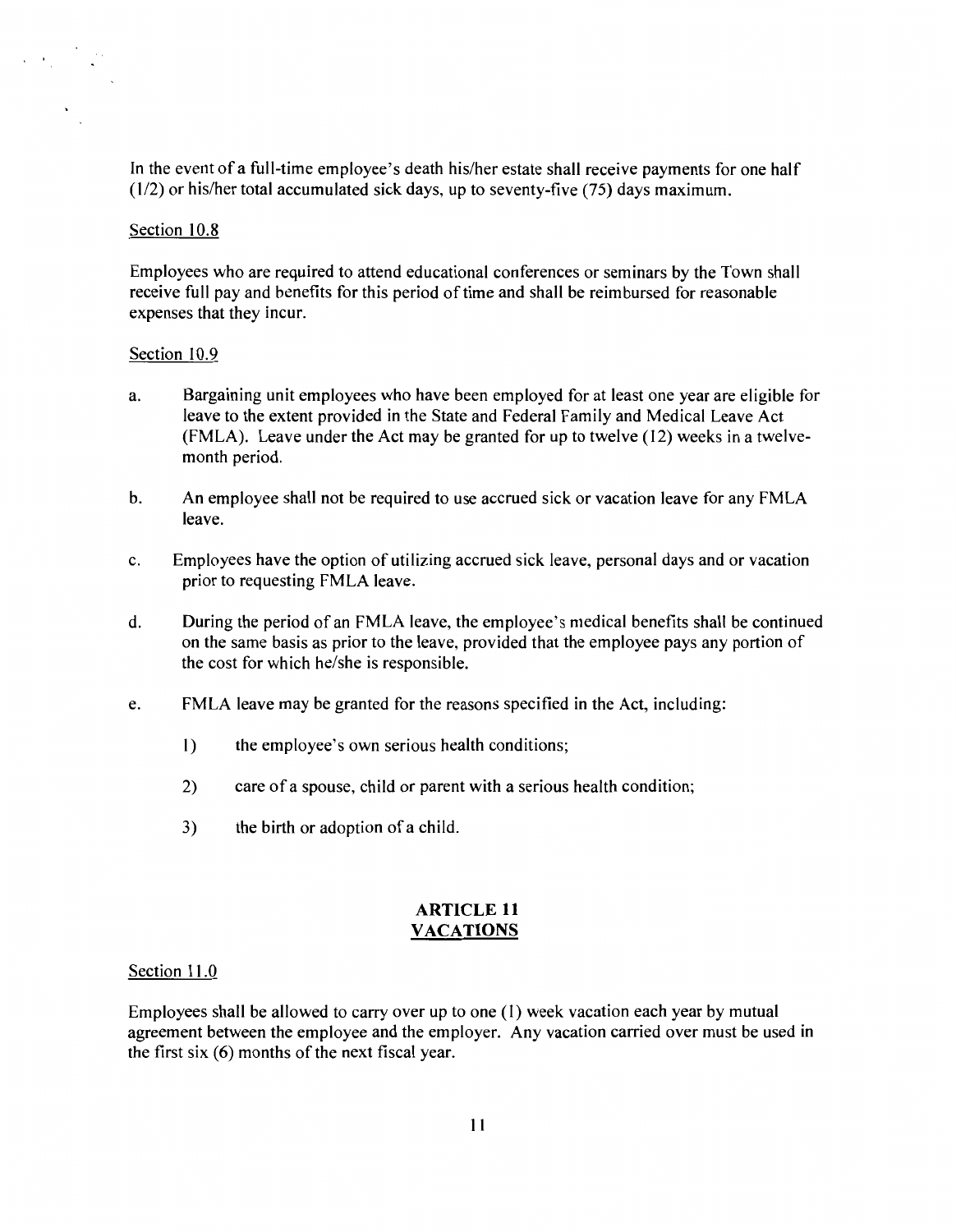## Section 11.1

Based on the fiscal year  $-$  July 1 through June 30, a vacation with normal rate of pay shall be given annually to all full time permanent employees on the following basis of continuous employment:

| One $(1)$ week    | 5 working days  | after the first six $(6)$ months |
|-------------------|-----------------|----------------------------------|
| Two $(2)$ weeks   | 10 working days | after the first year             |
| Three $(3)$ weeks | 15 working days | after five $(5)$ years           |
| Four (4) weeks    | 20 working days | after fifteen (15) years         |
| Five $(5)$ weeks  | 25 working days | after twenty (20) years          |

Vacation shall be based on the anniversary year rather than the fiscal year

Permanent part-time employees, after completing a full years worth of service, shall be granted the number of days equivalent to one (1) regular working week's vacation, and the same for every year thereafter to the completion of five (5) year's service, when it will increase to two (2) regular working weeks vacation.

#### Section 11.2

An employee shall take his vacation at a time during the year mutually agreeable between employee and Employer.

- a) In the event of conflicting vacation dates, seniority shall be the determining factor in awarding the first two (2) weeks vacation to which the employee is entitled.
- b) Nothing contained herein shall be construed as preventing any employee from taking vacation in increments of one (I) day, providing it is mutually agreeable between employee and employer.
- c) In the event a holiday falls while an employee is on vacation, an additional day shall be added to his vacation period or he may elect to take an additional day at a time mutually agreeable with the employee's supervisor.

#### Section 11.3

In the event of an employee's death, his beneficiary shall be given earned but unpaid vacation pay with his/her final paycheck. However, this provision shall not apply where the event occurs during the employee's probationary period.

#### Section 11.4

In the event an employee retires or terminates his/her employment in good standing, i.e., has not been terminated for cause, the employee shall be given earned but unpaid vacation pay with his/her final paycheck.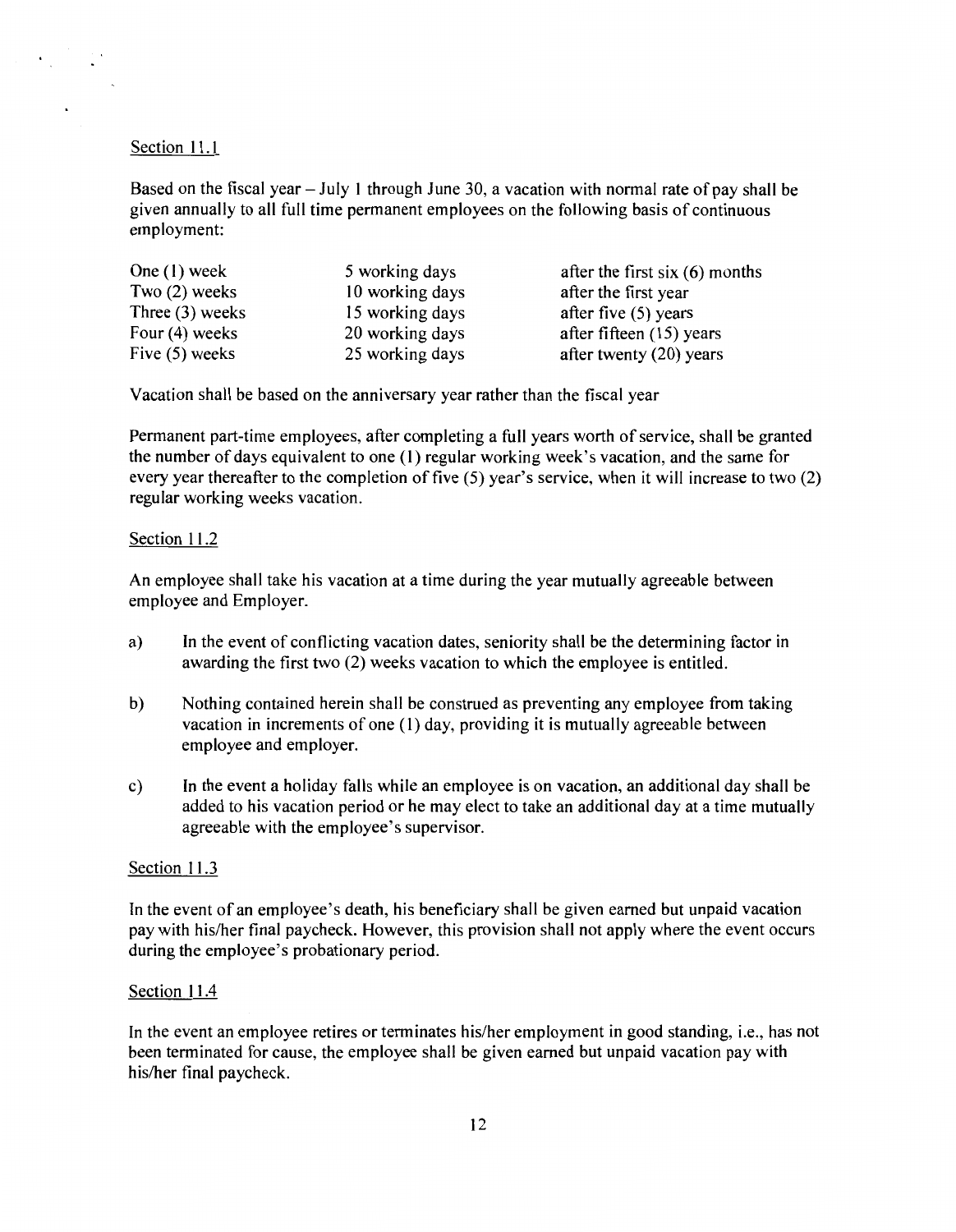## **ARTICLE 12 DISCIPLINARY ACTIONS**

## Section 12.0

No employee who has successfully completed the probationary period shall be discharged without just cause.

#### Section 12.1

Disciplinary actions shall normally follow this order:

- a) verbal warning if it is possible to contact the employee;
- b) written warning
- c) suspension;
- d) discharge.

## Section 12.2

In cases involving a serious offense, step a) and b) and/or c) may be waived at the option of the employer.

## Section 12.3

All disciplinary actions against employees who have successfully completed the probationary period shall be reduced to writing and may be subject to the grievance procedure.

## **ARTICLE 13 GRIEVANCE PROCEDURE**

## Section 13.0

For the purpose of this Agreement, the term "grievance" shall mean a dispute between the Employer and the employees concerning a claim of breach or violation of this Agreement.

#### Section 13.1

Any such grievance shall be settled in accordance with the following grievance procedure: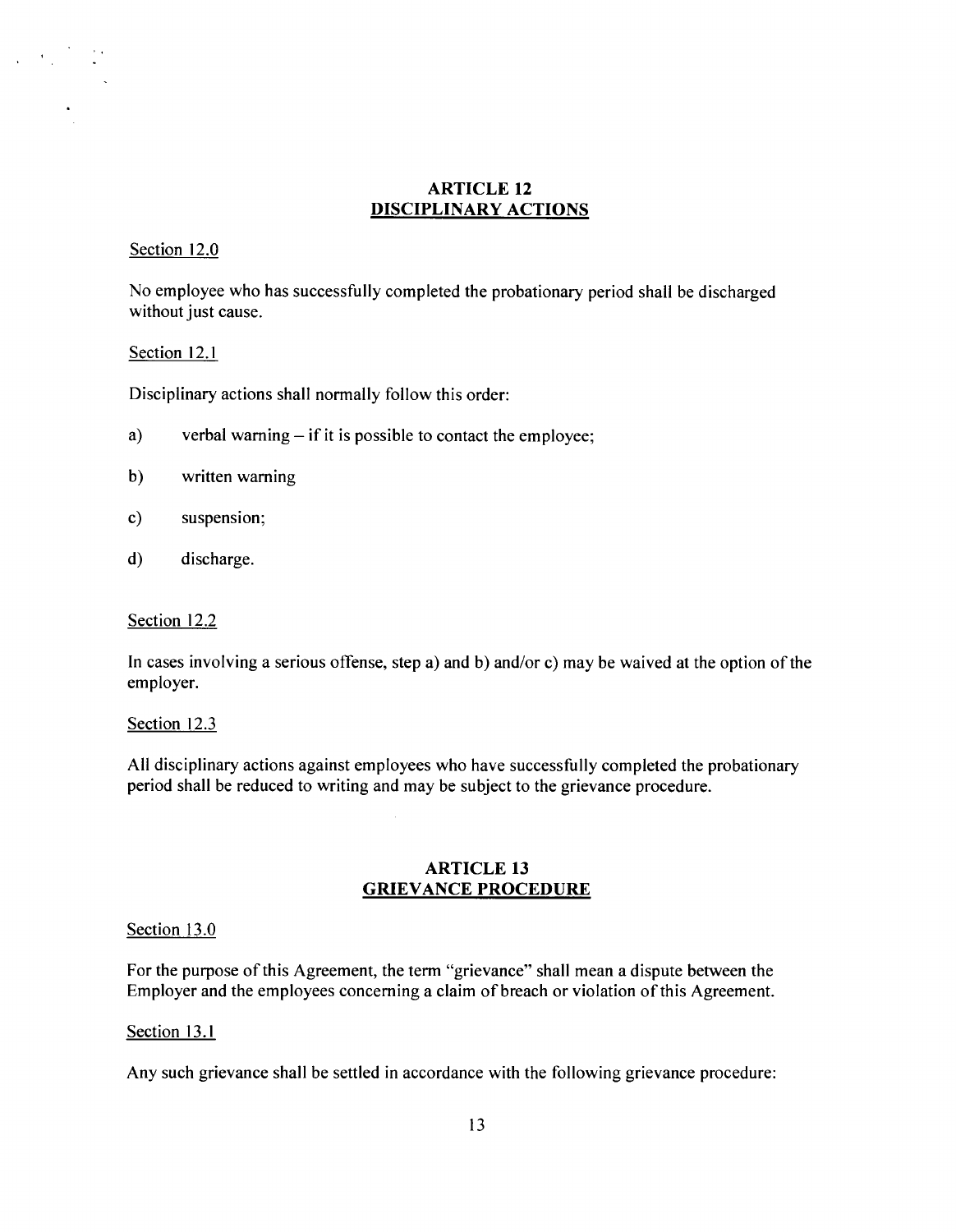- a. Step 1 Within thirty (30) calendar days of the event giving rise to the alleged grievance, the aggrieved employee and/or his steward or Representative shall -reduce the grievance to writing and submit it to the Department Head. The Department Head's decision shall be submitted, in writing, to the aggrieved employee and his/her union representative within seven (7) working days of receipt of the grievance.
- b. Step 2 If the grievance is not settled in Step 1, the grievance will be submitted to the First Selectman, or his designee, within ten (10) calendar days after receipt of the Department Head's decision. The First Selectman, or his designee will provide a written answer to the union within ten  $(10)$  calendar days of receipt of the grievance.
- c. Step  $\frac{3}{5}$  If the Union is not satisfied with the answer given by the First Selectman or the designee, it may elect, within fifteen (15) calendar days after the Step 2 answer, to submit the grievance to the state Board of Mediation and Arbitration to be resolved; and in the event arbitration takes place, the answer shall be final and binding. Only the Town or the Union may request arbitration of unresolved contract grievances. The arbitrator shall have no power to add to, subtract from, alter, or modify this Agreement.

#### Section 13.2

Nothing herein shall be construed as prohibiting an aggrieved party from handling his own grievance ifhe so desires, with the exception ofthe arbitration step above, but no agreement shall be made that is contrary to any of the terms of this Agreement.

#### Section 13.3

If the grievance is not filed in writing within thirty (30) calendar days after the employee knew or should have known of the act or condition on which the grievance is based, then the grievance is waived.

#### ARTICLE 14 SAVINGS CLAUSE

#### Section 14.0

If any section, sentence, clause, or phrase of this agreement shall be held for any reason to be inoperative, void or invalid, the validity of the remaining portion of this Agreement shall not be affected thereby, if being the intention of the parties in adopting this Agreement that no portion thereof, or provision herein, shall become inoperative or fail by reason of the invalidity of any other portion or provision and the parties do hereby declare herein, separately and apart from the others.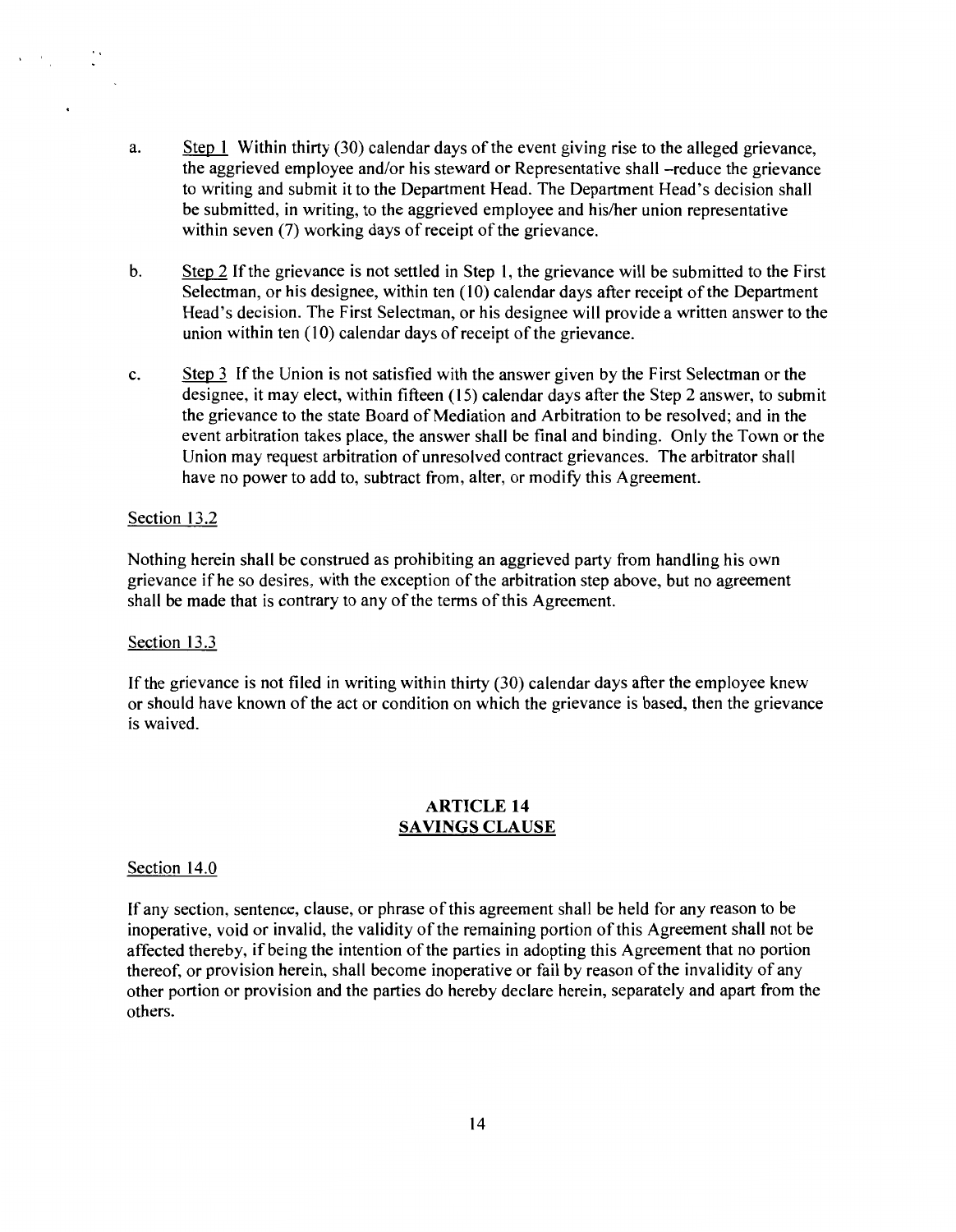## **ARTICLE 15 MANAGEMENT RIGHTS**

#### Section 15.0

It is recognized that the Employer has, and will continue to retain, its rights, privileges, duties, obligations, and responsibilities to direct, promote, maintain the affairs of the municipal government in all of its various aspects, except those specifically abridged or modified by this Agreement. There are no provisions in this Agreement that shall be deemed to limit or curtail the Town in any way in the exercise ofthe rights, powers and authority which the Town had prior to this time unless, and only to the extent that provisions of this Agreement specifically curtail or limit such rights, powers, and authority. The Town's rights, powers, and authority include, but are not limited to, the right to manage its operation, direct, select, decrease, and increase the work force, including hiring, promotion, transfer, suspension, discharge or layoff, the right to make all plans and decisions on all matters involving its operations, the extent to which facilities of any department thereof shall be operated, additions thereto, replacements, curtailments, or transfers thereof, removal of equipment, outside purchases of products or services, the scheduling of operations, means and processes of operations, the materials to be used, the right to introduce new and improved methods and facilities and to change existing methods and facilities; to maintain discipline and efficiency of employees, to prescribe rules to that effect; to establish and change to prescribe rules to that effect; to establish and change performance standards and quality standards, determine the performance standards and quality standards, determine the qualifications of employees; regulate quality and quantity of performance and to administer the Town's business efficiently.

## **ARTICLE 16 MISCELLANEOUS**

#### Section 16.0

This contract shall be subject to amendment by mutual agreement for the "Union" and the "Employer". All agreements shall be in writing and signed by both parties.

Section 16.1 - Mileage Reimbursement

All employees shall be reimbursed the current IRS rate.

Section 16.2- Uniform Allowance

All Custodians shall be provided a reimbursement of \$200.00 per year to purchase safety shoes. The Town shall provide custodians with personal protective equipment required \_or recommended by OSHA.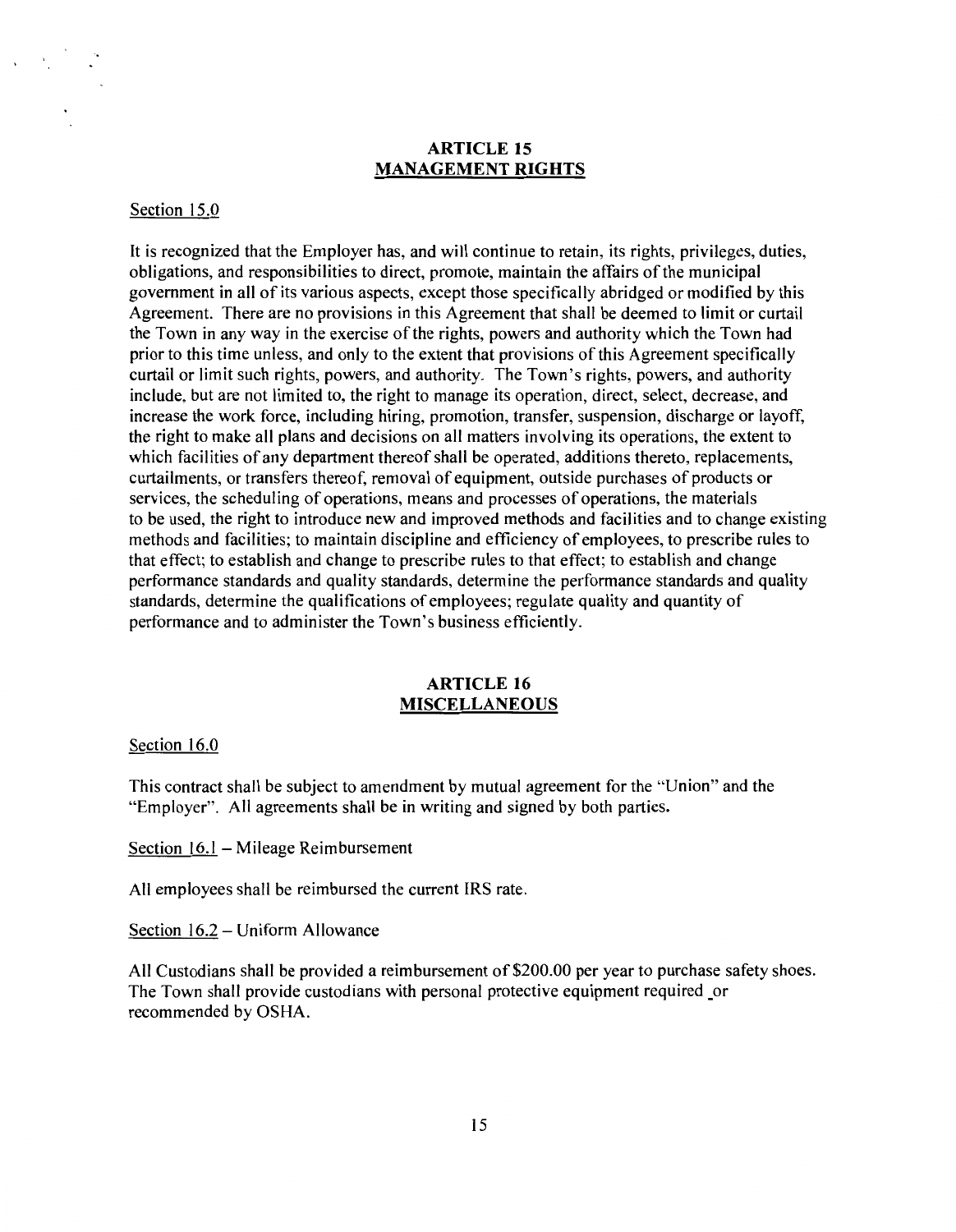## ARTICLE 17 SUCCESORS AND ASSIGNS

#### Section 17.0

In the event the Town sells, transfers or otherwise assigns its operations or any part of its operation to another employer during the life of this contract, this contract shall become part if that agreement.

## ARTICLE 18 WORKERS' COMPENSATION

Section 18.0

An employee who is injured on the job must report such injury to his/her supervisor immediately following the injury.

#### Section 18.1

An employee who suffers an illness or injury for which he claims workers' compensation shall have absences charged to injury leave until the first of the following occurs:

- I) the Town successfully contests the claim.
- 2) he has reached maximum medical improvement and is no longer able to perform his duties;
- 3) twelve (12) calendar months have passed.

A full-time employee who is on injury leave shall receive from the Town his/her regular net straight time bi-weekly wages and shall sign over to the Town the weekly disability payments received under workers' compensation.

Eligibility for injury leave shall be limited to those cases in which the employee's injury or illness is compensable under the Workers' Compensation Act.

The employee and the Union expressly agree that the charging of an absence to injury leave shall not in any way be deemed an acceptance of the employees' claim for benefits under the Worker's Compensation Act and the charging of the absence to injury leave is entirely without prejudice to the Town's position concerning such claim.

In the event that the Town successfully contests the claim, the employee shall be responsible to repay the Town for the number of days of injury leave used prior to the ceasing of injury leave based on contest of the claim. Such repayment shall be taken first from the employee's accumulated sick leave and if no sick leave is available, from the employee's accrued vacation time. If the employee has no accrued leave, the Town shall deduct payment for the time from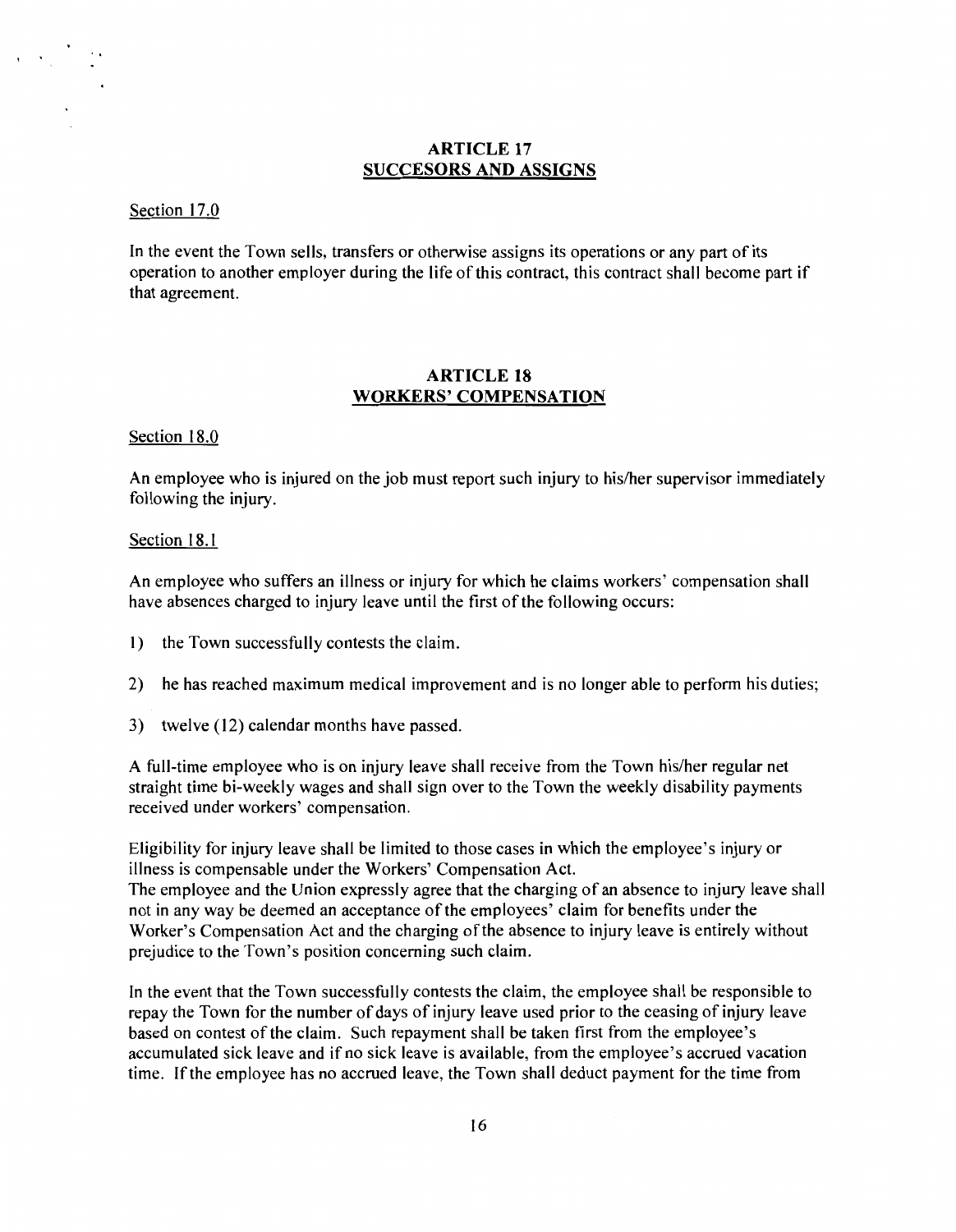any future payments to which the employee is entitled, whether as an active employee or a retiree.

Following the filing of a notice to contest a claim, the employee's absence may be charged to accrued sick leave and to any other accrued leave which the employee has, at the employee's option. In the event that it is later determined that the employee is entitled to worker's compensation, said accrued leave shall be restored.

## ARTICLE 19 **DURATION**

Section 19.0

This Agreement shall become effective upon approval by the Board of Selectmen or, if there is no agreement, upon issuance of a binding interest arbitration award, and shall remain in effect until June 30, 2018. This Agreement shall continue from year to year thereafter unless either party notifies the other no later than one hundred twenty ( 120) days from the expiration date above, that it wishes to modify or change this Agreement in any manner, and subject to reopening at any time.

Section 19.1

Negotiations for a Successor Agreement shall begin in accordance with the statute.

Local 1303-199 of Council 4 AFSCME, AFL-CIO

Andrea l Weliver

there Lee Hypes

Town of Clinton

By:

Date signed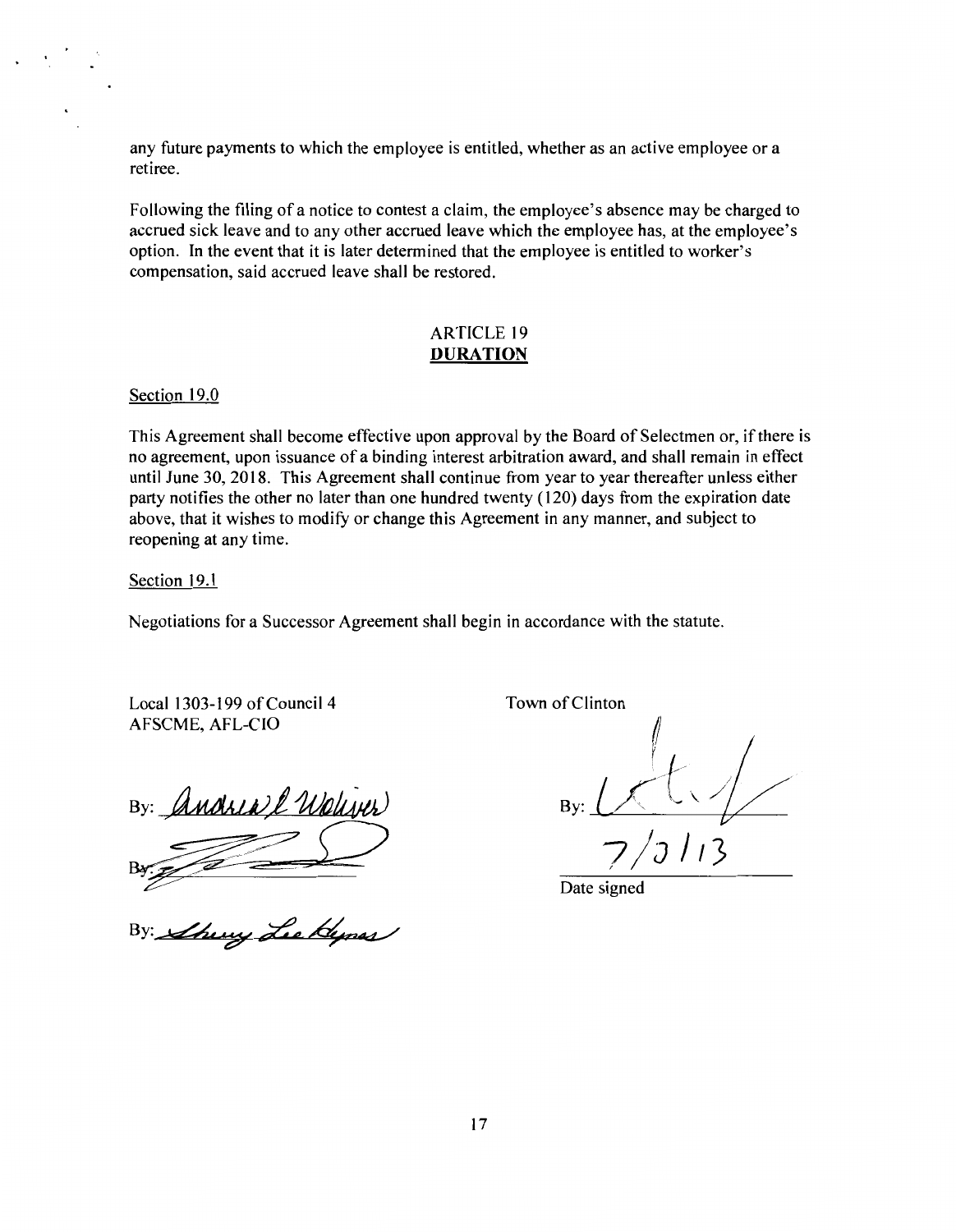## **APPENDIX A JOB CLASSIFICATIONS AND SALARY SCHEDULE**

# **JOB CLASSIFICATIONS**

| <b>SALARY</b> |                       |
|---------------|-----------------------|
| <b>GRADE</b>  | <b>CLASSIFICATION</b> |

|   | PROGRAM COORDINATOR, CYFSB         |
|---|------------------------------------|
|   | <b>CLINICIAN, CYS</b>              |
| 2 | <b>CUSTODIAN</b>                   |
| 2 | <b>CUSTODIAN POLICE DEPT.</b>      |
| 2 | <b>ASST TAX COLLECTOR</b>          |
| 2 | <b>ASST ASSESSOR</b>               |
| 2 | <b>ASST TOWN CLERK</b>             |
| 2 | <b>SECT - PARK/REC</b>             |
| 2 | <b>ASST TO DPW</b>                 |
| 2 | <b>SOCIAL SERVICES COORDINATOR</b> |
| 3 | <b>ASST TO ASSESSOR</b>            |
| 3 | <b>ASST TO TAX COLLECTOR</b>       |
| 3 | <b>PAYROLL FINANCE</b>             |
| 3 | <b>ACCTS PAYROLL FINANCE</b>       |
| 3 | <b>SECRETARY, POLICE</b>           |
| 3 | <b>LAND USE SPECIALIST</b>         |
| 3 | <b>CUSTODIAN</b>                   |
| 4 | <b>CLERK, BLDG</b>                 |
| 4 | CLERK, INLAND WETLANDS             |
|   | <b>CLERK, PLANNING/ZONING</b>      |
| 4 | <b>CLERK</b>                       |